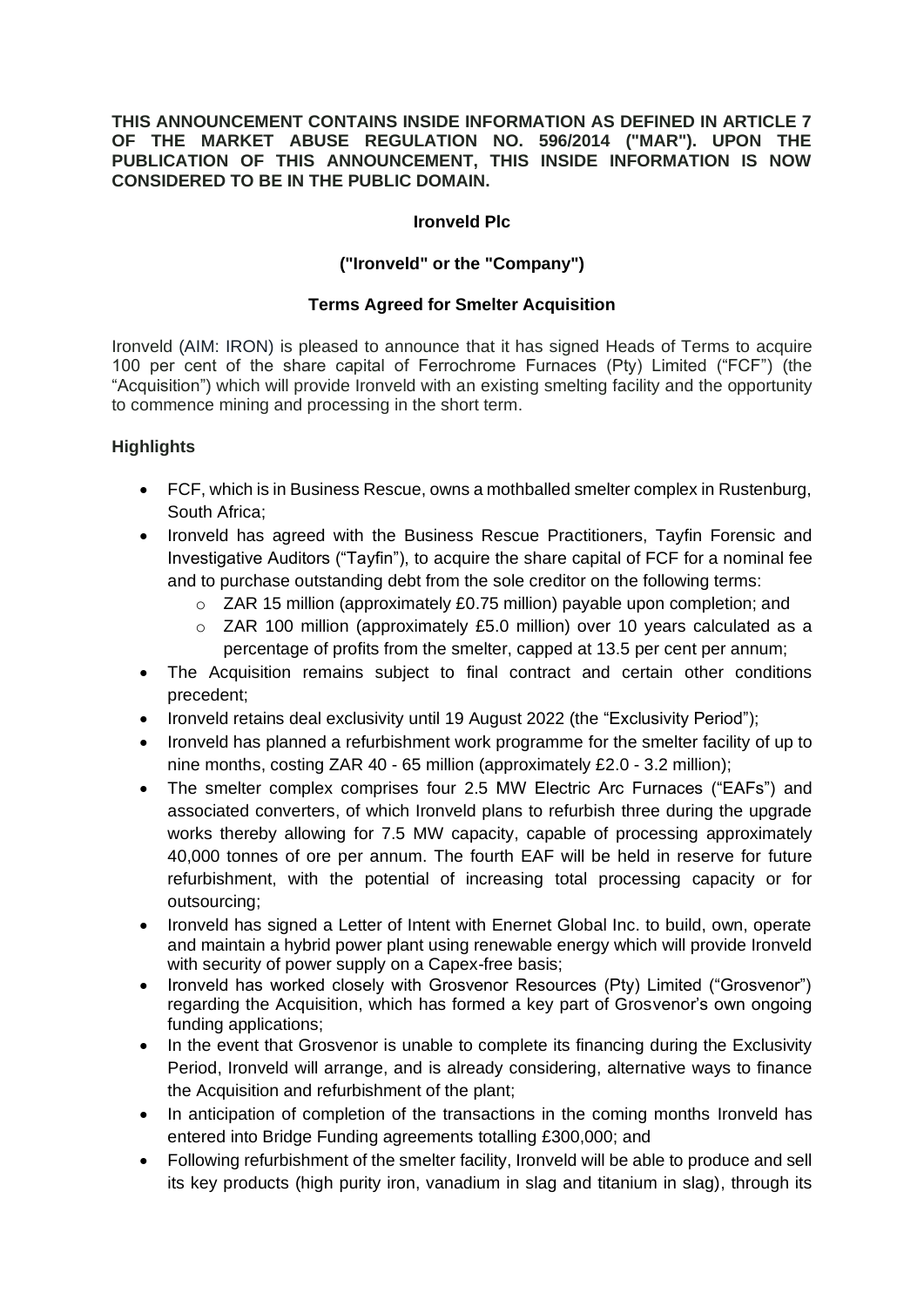existing offtake contracts or marketing agreements. First sales are anticipated within 12 months of completion of the Acquisition.

#### **Martin Eales, Chief Executive Officer of Ironveld, said:**

"The acquisition of the smelter is a major development and milestone for the Company. We have a refurbishment plan ready to execute, which we estimate will take nine months, and thereafter we anticipate first sales within 12 months of the Acquisition. Our existing offtake contracts and marketing agreements, as well as all the necessary environmental and operational permits that are already in place, provide us with the ability to accelerate the Company's pathway to production and cash flow far more quickly and for less cost than if we were to construct a new smelter

"As part of our refurbishment plan, it is exciting to have the opportunity to build and supply our operation with renewable energy via a hybrid power plant, reducing risks to the project and enhancing its Environmental Social Governance credentials.

"Our final products; high purity iron, vanadium in slag and titanium in slag, are required for the green economy and will therefore supply growing markets. End products include vanadium redox and other batteries and 3D printing in industries such as transport and renewable energy.

"I am pleased that we maintain a positive working relationship with Grosvenor and we have been working closely with its principals over the past few months regarding the Acquisition.

"I look forward to keeping shareholders updated on the Acquisition and as we come closer to breaking ground."

### **Acquisition of FCF**

Ironveld, through its subsidiary company Ironveld Smelting Proprietary Limited, has agreed with Tayfin to purchase 100 per cent of FCF. The purchase price of the share capital is ZAR 980 (approximately £50) and in addition Ironveld has agreed to purchase a total of ZAR 115 million (approximately £5.75 million) of outstanding debt from the sole creditor, payable as ZAR 15 million (approximately £0.75 million) upon completion and ZAR 100 million (approximately £5.0 million) over 10 years based on a share of profits from the smelter facility capped at 13.5 per cent per annum.

The transaction is subject to contract and other standard conditions precedent and the parties have agreed a three month Exclusivity Period for completion.

FCF owns a mothballed smelter complex in Rustenburg, South Africa which is approximately 400 kilometres from Ironveld's Bushveld mining project. The complex consists of four 2.5 MW tilting EAF furnaces and four convertors with ladles, cranes and associated buildings and equipment. Ironveld, in conjunction with technical experts, has carried out a comprehensive due diligence on FCF over the past eight months. This has included a detailed costing for the refurbishment of the facility and quotations for the necessary equipment and upgrades.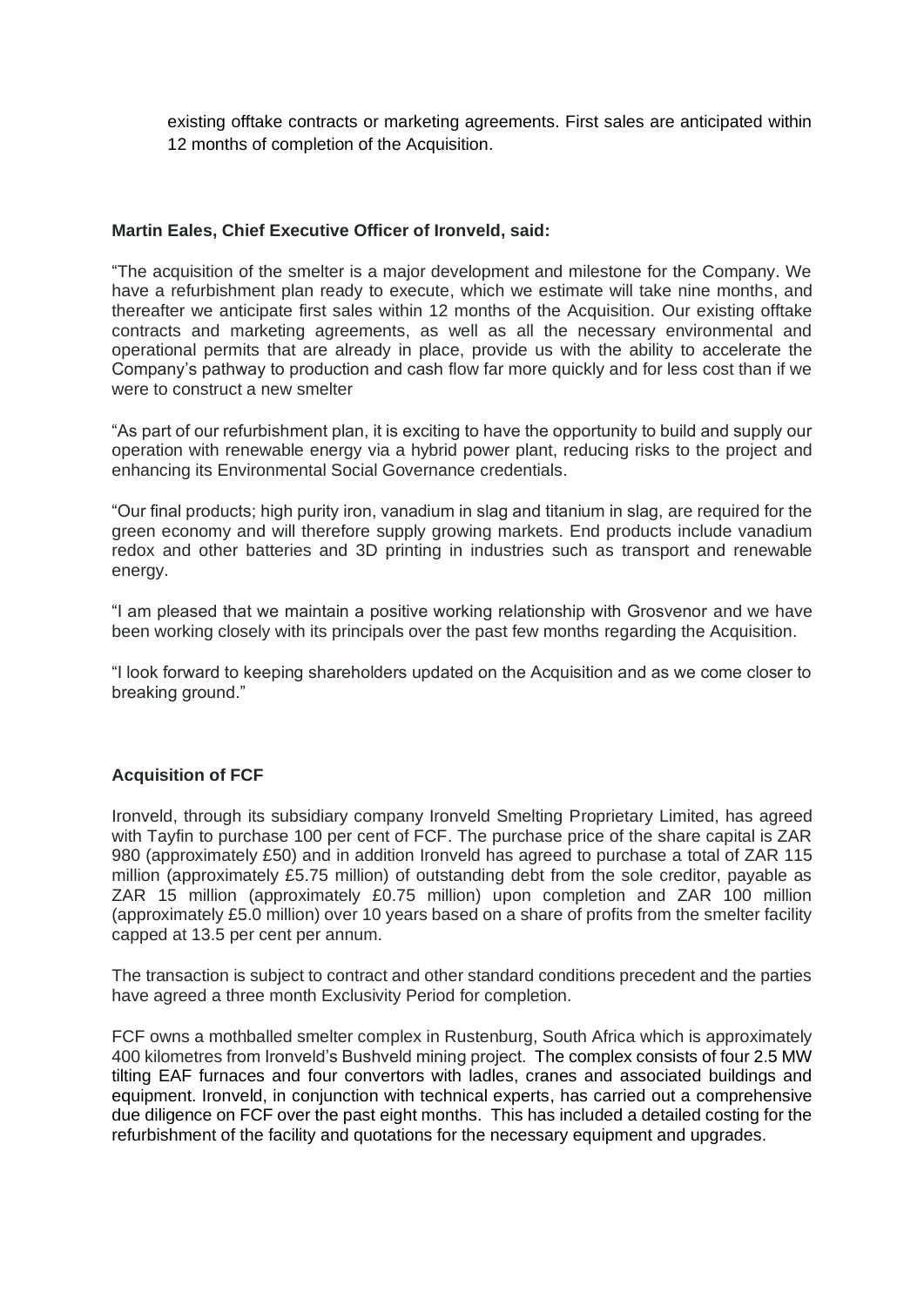Following the Acquisition, Ironveld has a planned refurbishment programme of up to nine months at a cost of approximately ZAR 40 - 65 million (approximately £2.0 - 3.2 million), to bring three of the four EAFs into production on a phased basis. Processing can commence from the first furnace whilst the others are being brought back into production, thereby accelerating cash flow from sales, the first receipts of which Ironveld expects to secure within 12 months of the Acquisition.

Once three furnaces are fully operational, the complex will be capable of processing approximately 40,000 tonnes of Ironveld's magnetite ore per annum which, in turn, will provide the following approximate quantities of finished products per annum: 20,000 tonnes of high purity iron; 190 tonnes of vanadium in slag; and 3,800 tonnes of titanium in slag.

The smelter complex is currently supplied with electricity from the national grid. Ironveld has however signed a Letter of Intent with Enernet Global Inc. to build, own, operate and maintain a hybrid power plant using renewable energy which will provide Ironveld with security of power supply on a Capex-free basis.

All necessary environmental and other operational permits are in place for the smelter complex to enable Ironveld to commence production.

Mining of ore can commence within six weeks of completion of the Acquisition and ore will be stockpiled at the smelter complex whilst the furnace refurbishment is taking place. Ironveld intends to use mining contractors on site to minimise capital expenditure and will also use community-based transportation companies to transport ore from the mine to the smelter complex.

In the last published accounts of FCF, dated 28 February 2020, the value of Total Assets was stated as ZAR 98.3 million (approximately £5.0 million) and the net loss recorded for the year was ZAR 798.4 million (approximately £40.0 million), which principally comprised finance costs and foreign exchange adjustments as FCF did not trade in the year.

### **Status of Grosvenor Transactions and Financing of the Acquisition**

In October and December 2021 Ironveld and Grosvenor announced two investment transactions totalling approximately ZAR 161 million (approximately £8.0 million), being an equity subscription for 561,505,950 new ordinary shares at 1p each and for the purchase of 51 per cent of Ironveld's subsidiary company, Luge Prospecting and Mining Company Pty Limited ("Luge").

Discussions following the signing of the agreements highlighted that Grosvenor's funding providers had a preference for physical asset-backed security and therefore the potential acquisition of the FCF smelter complex has formed a key part of discussions. Ironveld and Grosvenor have worked closely together in support of these funding proposals and Grosvenor has provided considerable support to Ironveld in advancing the Acquisition. It is anticipated that Grosvenor's transaction funding, when received, will enable the completion of the Acquisition and refurbishment. However, the Acquisition is subject to a relatively short Exclusivity Period and, despite the ongoing talks with its funders, the Company cannot assume that Grosvenor will complete in the Exclusivity Period.

Consequently, in order to minimise any risk of the Acquisition not being completed within the Exclusivity Period, Ironveld is considering alternative routes to finance the transaction. In the event that alternative financing is secured the Board would seek to continue the productive relationship it has with the Grosvenor principals and would expect to continue open dialogue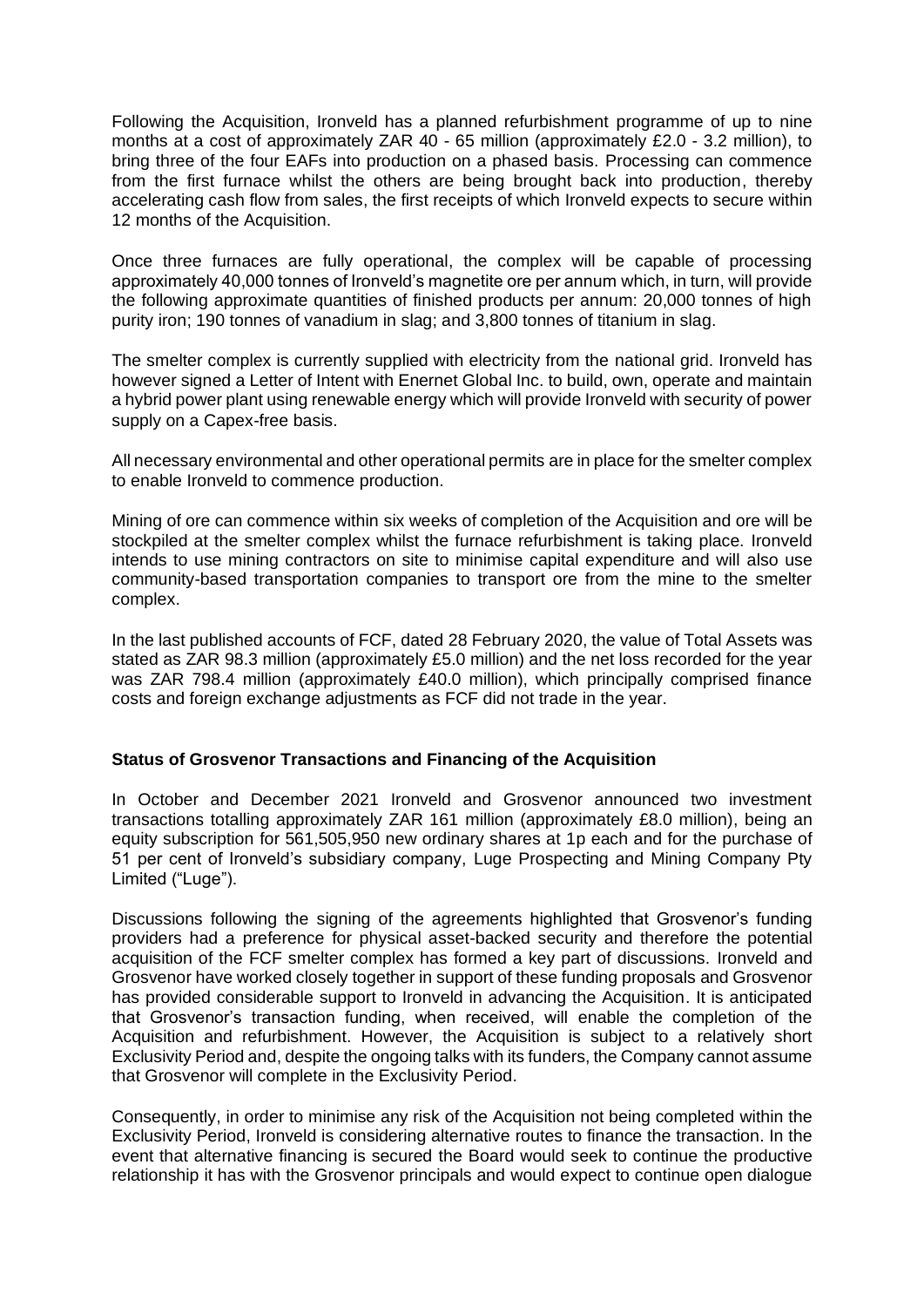in order to facilitate an alternative basis for Grosvenor to invest in the Company when it has secured funds. The Company has received indicative proposals from existing shareholders holding approximately 9.0 per cent. of the issued share capital willing to subscribe for their pro rata holding ("hold their corner") in an alternative equity fundraising of up to £5.0 million at a price of up to 1.25p per new ordinary share and an offer of alternative loan capital.

# **Bridge Funding Agreements**

In order to finance the Company's continued low level of operational costs prior to the envisaged completion of the above transactions Ironveld has entered into loans totalling £300,000 comprising of £260,000 from existing investors (the "Bridge Loan") and £40,000 from Martin Eales, Chief Executive Officer (the "Director's Loan").

The key terms of the Bridge Loan are as follows:

- Interest on funds drawn down at eight per cent per annum;
- Arrangement fee of 1.5 per cent of the Bridge Loan value;
- Six month term:
- Repayment of any funds drawn down plus interest immediately upon receipt of Grsovenor funding or from the proceeds of an alternative source of financing at any time during the Bridge Loan term;
- A grant of 13,000,000 warrants exercisable at 1p, subject to adjustment to the Placing price of any Placing undertaken during the Bridge Loan Term.

The terms of the Director's Loan mirror those advanced to the Company by Giles Clarke and Nick Harrison signed in December 2021:

- Interest on funds drawn at seven per cent per annum;
- Arrangement fee of 2.5 per cent of the Facility value;
- Repayment of any funds drawn down plus interest immediately upon receipt of Grosvenor funding or conversion at Placing Price in the event of any future Placing; and
- Conditional upon the Grosvenor transactions completing, 2,666,667 warrants (in total) exercisable at 1.5p per share.

The loan participation by Martin Eales, Chief Executive Officer of the Company, constitutes a related party transaction pursuant to Rule 13 of the AIM Rules for Companies. The Company's independent Directors (being Giles Clarke, Nick Harrison and Peter Cox) consider, having consulted with the Company's nominated adviser, finnCap, that the terms of the Facility are fair and reasonable insofar as the Company's shareholders are concerned.

### **For further information, please contact:**

| Ironveld plc                          | c/o BlytheRay |
|---------------------------------------|---------------|
| Martin Eales, Chief Executive Officer | 020 7138 3204 |
| finnCap (Nomad and Broker)            | 020 7220 0500 |
| <b>Christopher Raggett</b>            |               |
| <b>Charlie Beeson</b>                 |               |
| <b>Turner Pope (Joint Broker)</b>     | 020 3657 0050 |